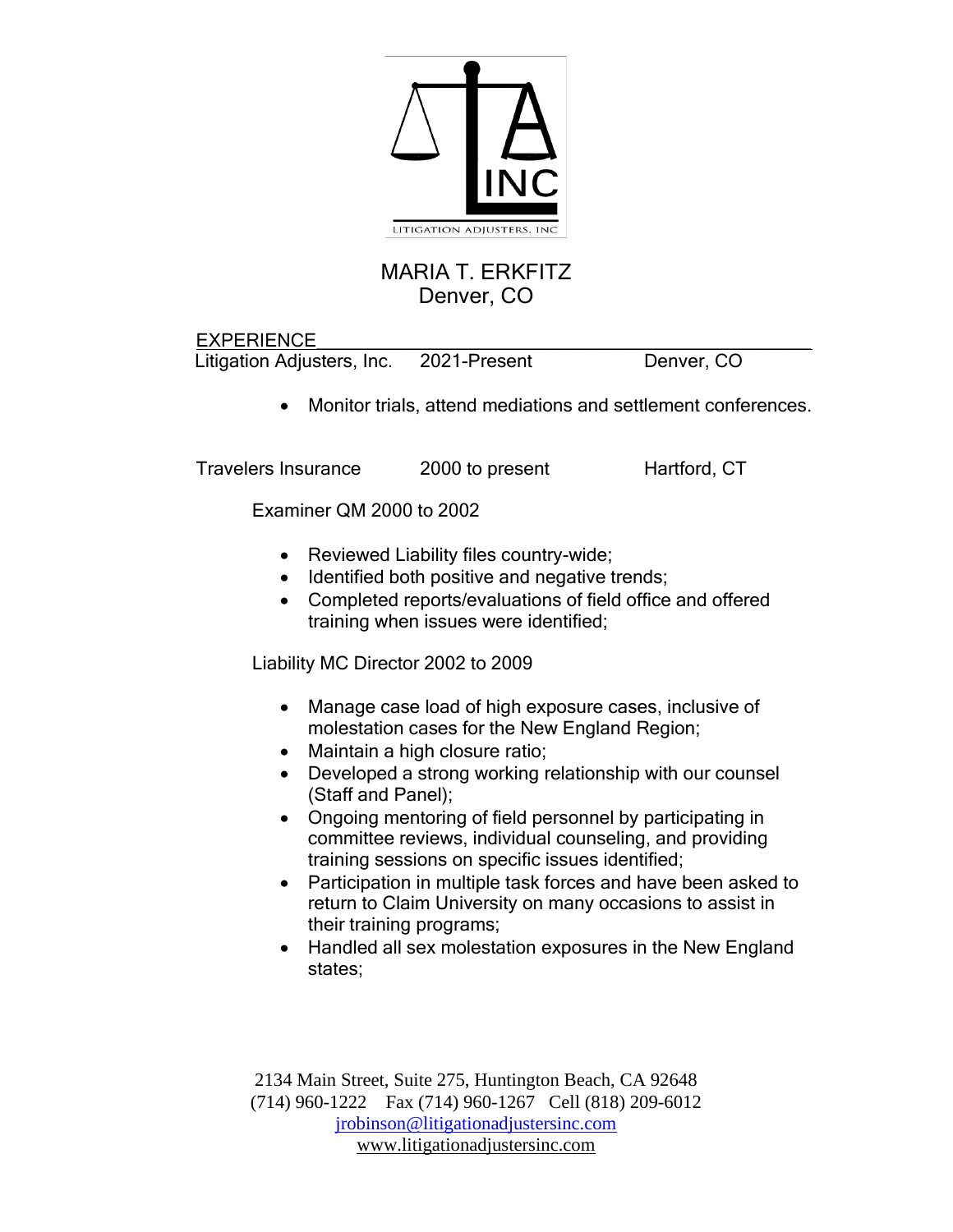Second Vice-President, Complex and Excess Liability 2009 to 2014 and 2016-2018 (Retired)

- Manage case load involving unsupported excess claims country-wide;
- Assigned to oversee the company's largest account, including individual audits conducted on self-insured risk retention claim files;
- Continued handling of the company's highest exposure molestation litigation;

Great American Insurance Company 2014 to 2016

• Worked with Home Office on special projects, audits, oversight and then with Great American Excess in Los Angeles handling unsupported excess exposures.

New England Fidelity 1998 to 2000 W. Springfield, MA

Director of Claims

Established and led the Claim Department for a start-up insurer in Massachusetts.

- Established all protocols and guidelines for new Claim Department;
- Worked with regulatory officials in Massachusetts to insure compliance with all market needs;
- Made multiple presentations to prospective insureds and agencies to attempt to grow our business;

USF&G Insurance 1986 to 1997 Springfield, MA

Claims Supervisor/Claims Manager

Supervised multi-line claims unit from 7/86 to 2/94 prior to being promoted to Claim Manager's position.

- Empowered my employees to try their cases netting multiple defense verdicts, or verdicts within claims evaluation;
- Together with my team, successfully changed the plaintiff bar perception of the company of being an "easy touch" for significant settlements;
- Recipient of the Chairman's Award for Excellence in 1997;
- Completed work on Bachelor's Degree while supervising a multi-line unit;